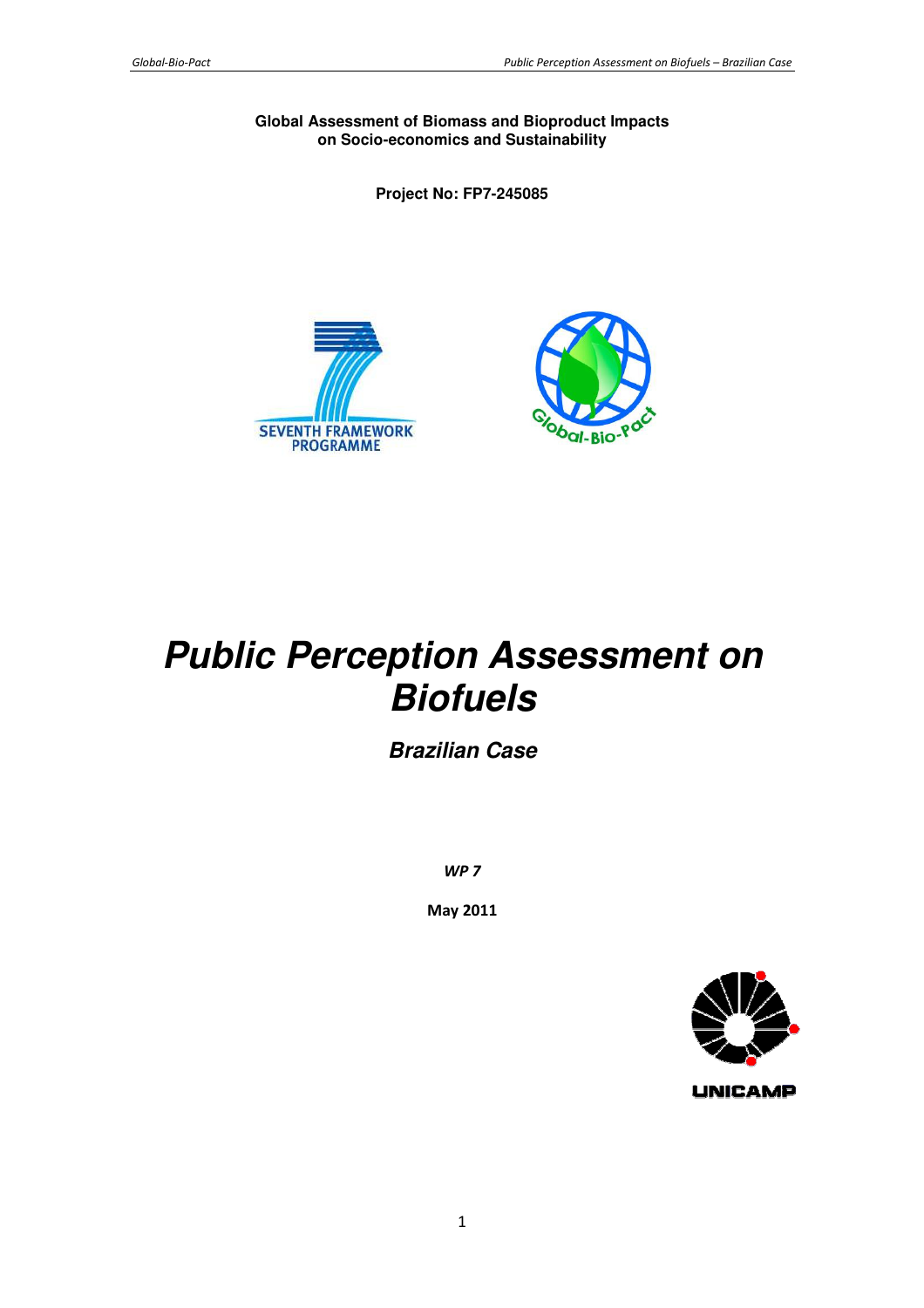Authors: Pedro Gerber Machado (UNICAMP), Dr. Arnaldo Walter (UNICAMP/CTBE), Dra.Janaína Oliveira(UNICAMP), Amanda Noronha Fernandes (UNICAMP).

Contact: CTBE – Brazilian Bioethanol Science and Technology Laboratory +5519 35183193 +5519 35183185

The Global-Bio-Pact project (Global Assessment of Biomass and Bioproduct Impacts on Socio-economics and Sustainability) is supported by the European Commission in the 7th Framework Programme for Research and Technological Development (2007-2013). The sole responsibility for the content of this report lies with the authors. It does not represent the opinion of the Community. The European Commission is not responsible for any use that may be made of the information contained therein. The Global-Bio-Pact project duration is February 2010 to January 2013 (Contract Number: 245085).



Global-Bio-Pact website: www.globalbiopact.eu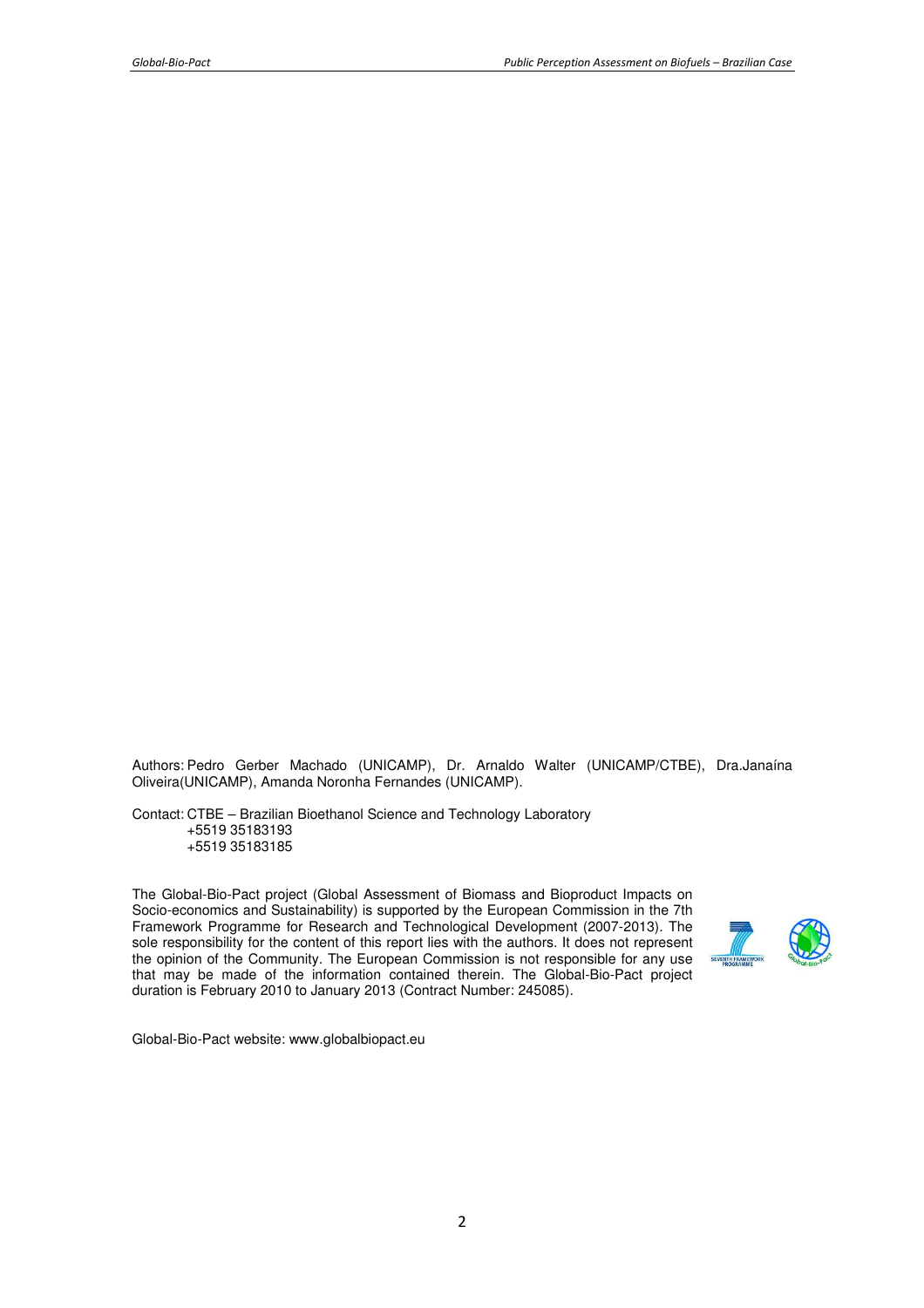# **Contents**

| 1.             |     |  |  |  |  |  |
|----------------|-----|--|--|--|--|--|
| 2.             |     |  |  |  |  |  |
|                | 2.1 |  |  |  |  |  |
|                | 2.2 |  |  |  |  |  |
|                | 2.3 |  |  |  |  |  |
|                | 2.4 |  |  |  |  |  |
|                | 2.5 |  |  |  |  |  |
|                | 2.6 |  |  |  |  |  |
|                | 2.7 |  |  |  |  |  |
|                | 2.8 |  |  |  |  |  |
| 3.             |     |  |  |  |  |  |
| 4.             |     |  |  |  |  |  |
| 5.             |     |  |  |  |  |  |
| 6.             |     |  |  |  |  |  |
| 7 <sub>1</sub> |     |  |  |  |  |  |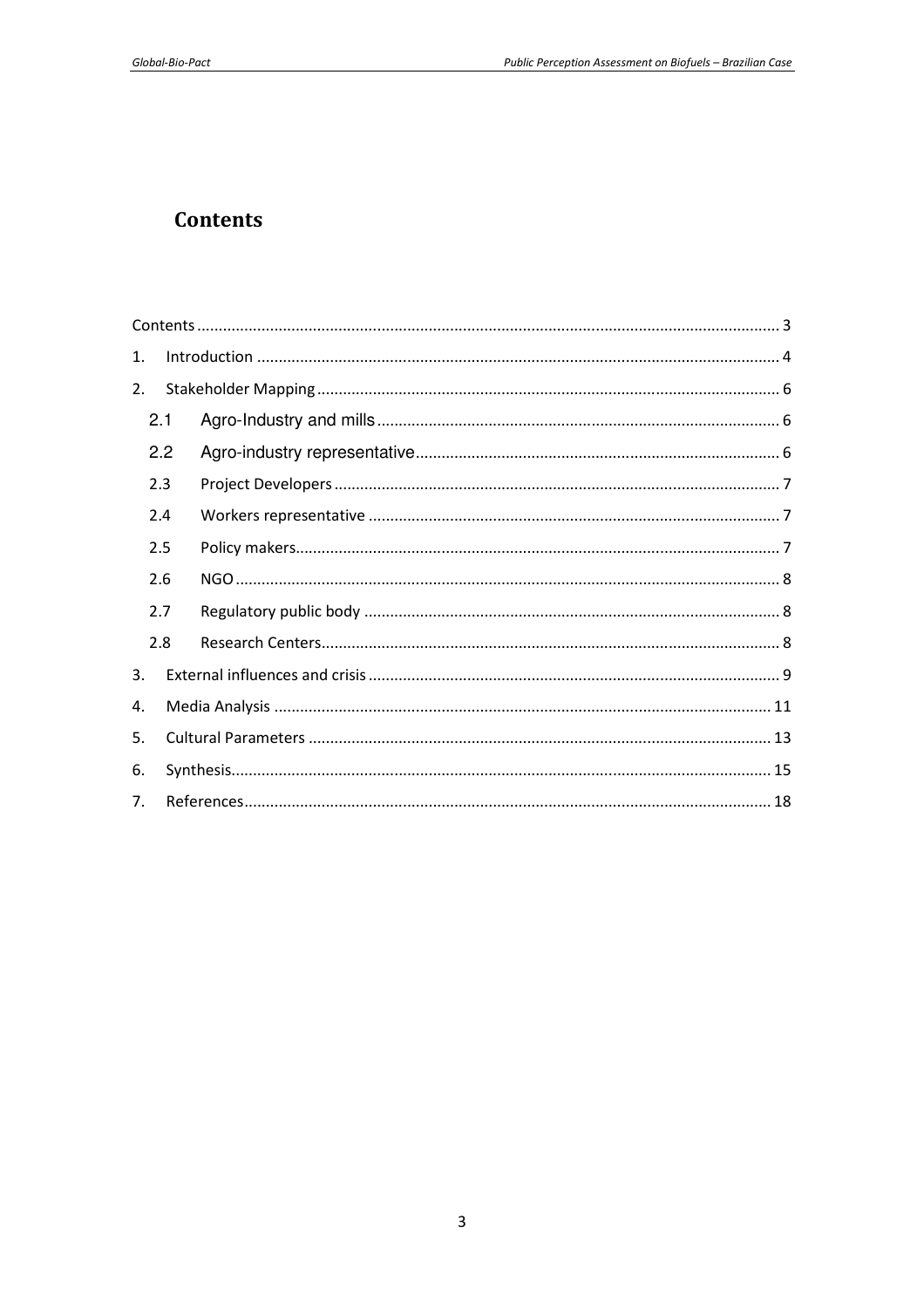## **1. Introduction**

This analysis was conducted according to the proposed methodology "Methodology and guidelines for Assessing Public Perception on Biofuels and Bioproducts".

#### a. Internet and desk methods

Most of the analysis and data gathering was done using the internet. All media analysis was done using journalists websites, or websites linked to newspapers and magazines. The stake holder mapping was also done using internet research and networking with partners from CTBE (Brazilian Bioethanol Science and Technology Laboratory).

The Cultural parameters analysis was based mostly on how the experts see it. It was taken into consideration their opinion, as it was not presented in the common references. This part of the study is not addressed so often, and the experts played an important part in defining what these cultural parameters could be for Brazil.

## b. Selected experts for interview

The experts were selected according to their importance. The idea was to select not only the experts in favor or just the ones against, biofuels and it was important to choose very influent persons and/or groups. The list with the selected experts follows.

#### Profa. Dra. Marcia Azanha

She is a professor at the Economy, Administration and Sociology department in the Superior School of Agriculture "Luiz de Queiroz". Works with working conditions in the sugarcane sector, mostly.

#### Fátima Cardoso

Works for Solidaridad, a NGO for fair trade and sustainable processes (mainly crops). Fatima is an Project manager exclusive for sugarcane and ethanol related projects. These projects range from social to sustainable development of production.

#### Marcel Gomes

Works for Reporter Brasil, NGO for social and environmental issues related to agriculture production. Marcel is the responsible for biofuels production chain improvement projects.

## Prof. Dr. Francisco Alves

He is a professor at the Department of economy in the Federal University of São Carlos (State of São Paulo). He has several works in the working conditions and social problems of agriculture in Brazil.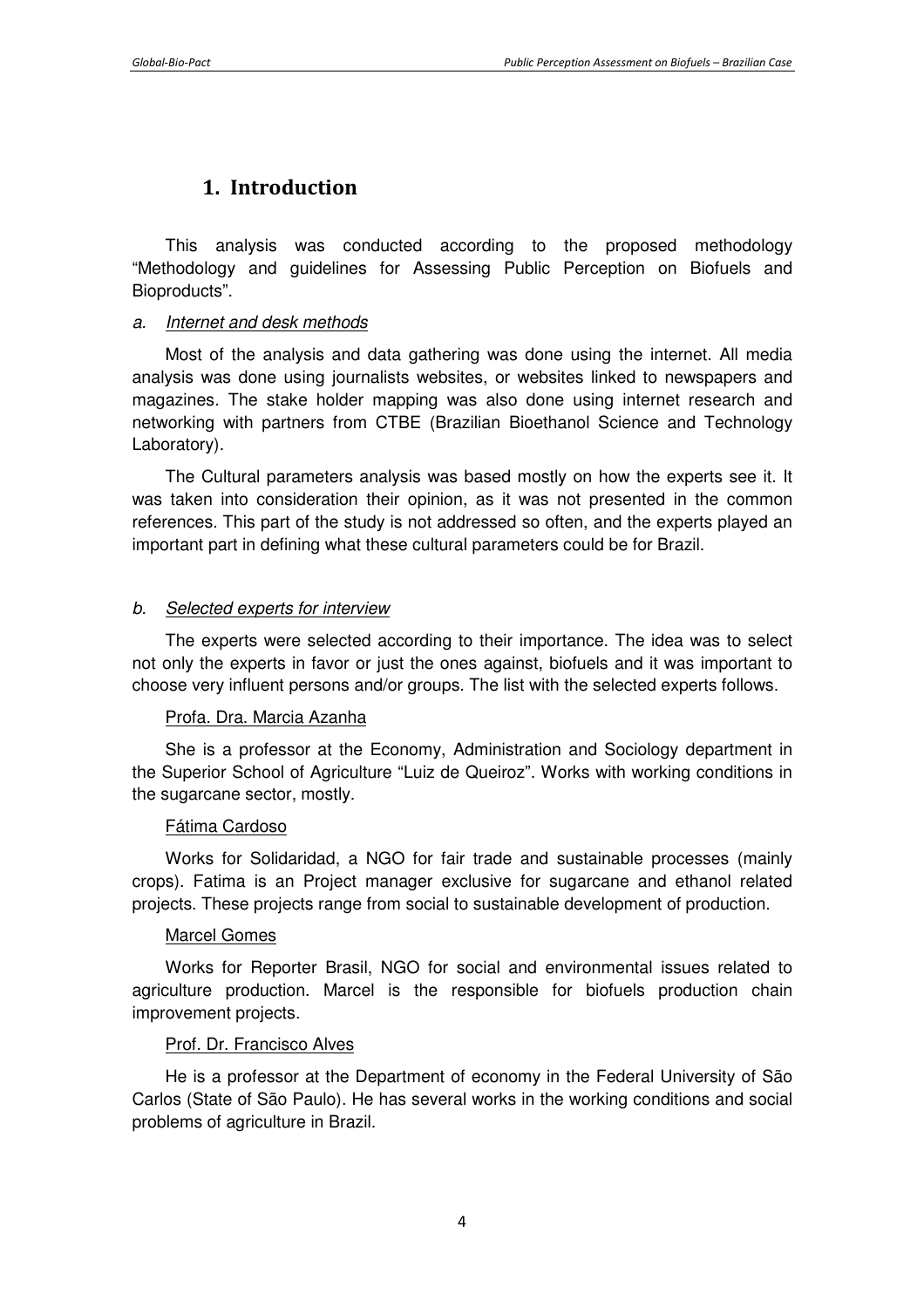#### Prof. Dr. Rodolfo Hoffmann

He is a professor at the Department of Economy in the State University of Campinas (State of São Paulo). He has worked with income concentration in agriculture and with food security.

#### Beatriz Secaf

She Works for UNICA (Brazilian Sugarcane Industry Association), and is an environmental analyst for the group, responsible for certifications and climate change issues.

## Pedro Carnaúba

Irrigation Coordinator for Coruripe (State of Alagoas). Works with great technology and science exclusively for irrigation. Works for Coruripe for over two decades.

#### Dr. Manoel Régis Verde Lima Leal

Sustainability Program Director in CTBE ( Brazilian Bioethanol Science and Technology Laboratory).

#### c. Questionnaire design and sample selection

The sample for the public interviews was selected according to schooling degree, this way; it was possible to divide the sample also by age, making it possible to understand the impacts of different factors on public perception.

The sample has 30 people from the city of Campinas, SP (appr. One million inhabitants) distributed as follows:

- 9 undergraduate students from universities;
- 9 undergraduate degree holders;
- 12 people with no university degree;
- The ages ranged from 20 to 77 years old;
- 15 women and 15 men were interviewed.

The sample was selected from the social network of the interviewers, which is in its whole from an urban population. Maybe this is the largest bias, since the biases on educational level and social class were avoided by using a larger range of people (neighbors, lower level workers, higher level workers, different types of professions).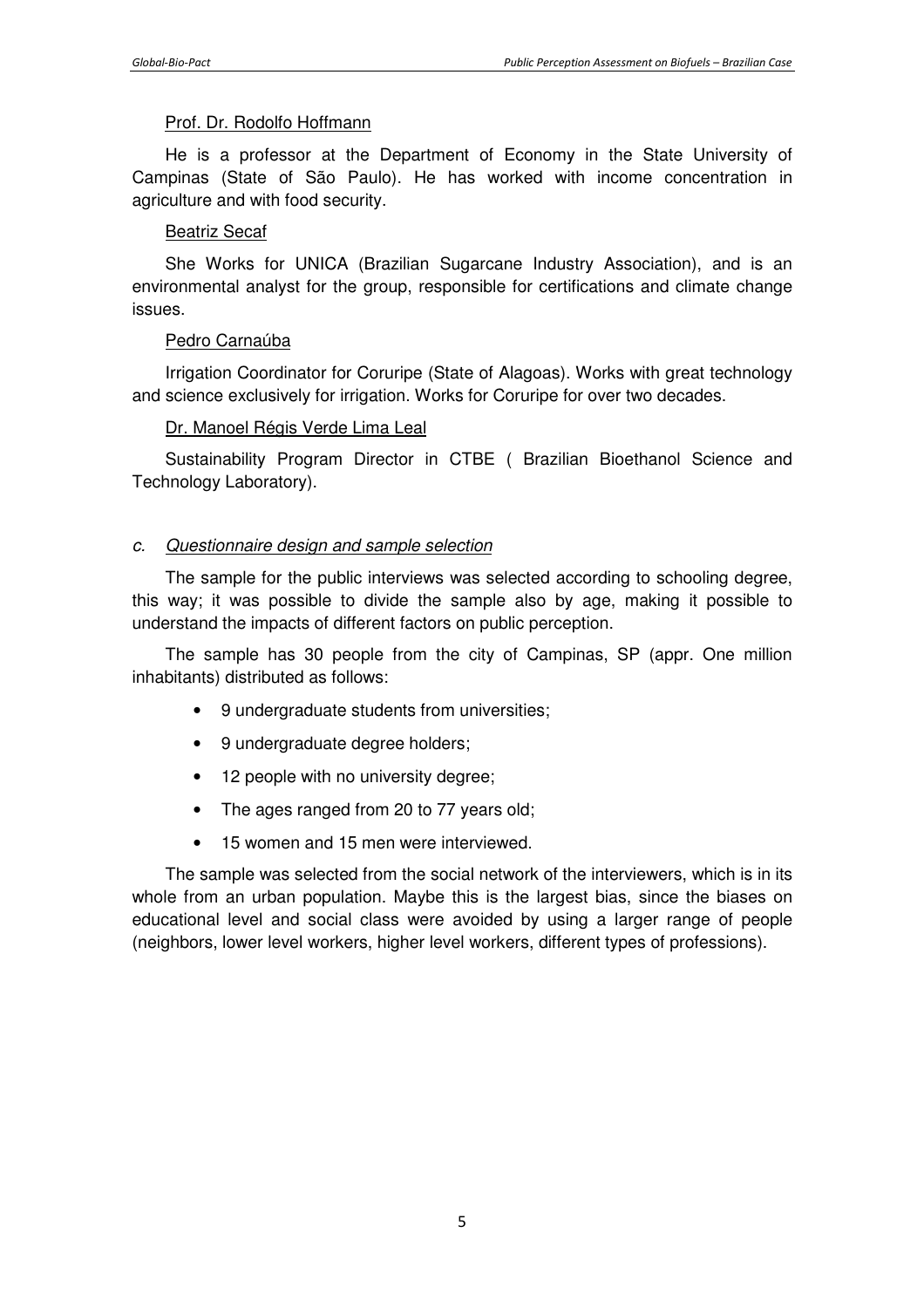# **2. Stakeholder Mapping**

#### **2.1 Agro-Industry and mills**

Brazil has several sugar and ethanol mills in its territory. Table 1 shows the number of mills and where they are situated.

| Region                 | <b>State</b>                  | <b>Number of mills</b> | <b>Sugarcane</b><br>crushed (1,000 t) |
|------------------------|-------------------------------|------------------------|---------------------------------------|
| <b>Centre-South</b>    | <b>Minas Gerais</b>           | 40                     | 55,198.1                              |
|                        | Espírito Santo                | 6                      | 3,484.0                               |
|                        | Rio de Janeiro                | $\overline{7}$         | 2,643.5                               |
|                        | São Paulo                     | 197                    | 359,235.5                             |
|                        | Paraná                        | 30                     | 43,905.2                              |
|                        | Rio Grande do Sul             | 2                      | 85.6                                  |
|                        | Mato Grosso                   | 9                      | 13,835.1                              |
|                        | Mato Grosso do<br>Sul         | 21                     | 34,333.2                              |
|                        | Goiás                         | 33                     | 47,980.8                              |
|                        | Sub-total                     | 346                    | 560,701                               |
| <b>North-Northeast</b> | Alagoas                       | 24                     | 26,752.8                              |
|                        | Pernambuco                    | 22                     | 18,783.8                              |
|                        | Paraíba                       | 9                      | 5,349.9                               |
|                        | <b>Bahia</b>                  | $\overline{4}$         | 3,259.2                               |
|                        | Maranhão                      | 4                      | 2,551.7                               |
|                        | Amazonas                      | $\mathbf{1}$           | 345.7                                 |
|                        | Piauí                         | 1                      | 836.9                                 |
|                        | <b>Tocantins</b>              | 1                      | 348.0                                 |
|                        | Pará                          | 1                      | 540.0                                 |
|                        | Rondônia                      | 1                      | 146.5                                 |
|                        | Sergipe                       | 6                      | 2,200.9                               |
|                        | Ceará                         | 3                      | 180.4                                 |
|                        | Rio Grande do<br><b>Norte</b> | $\overline{4}$         | 2,994.2                               |
|                        | Sub-total                     | 80                     | 64,290.0                              |
| <b>Brazil</b>          | <b>Total</b>                  | 426                    | 624,991.0                             |

## **Table 1 Operating mills in 2010 and expected amount of sugarcane (2010-2011)**

Source: MAPA (2011), Conab (2011).

#### **2.2 Agro-industry representative**

- Function: Sugar and ethanol sector development, studies and research incentives, legal aid to all associates, encourages technological improvement, gives logistic support and participates on the political conduct of the sector.
- Level of involvement: In the policy area level, the representatives are responsible for talking on behalf of all its associates, and to make sure the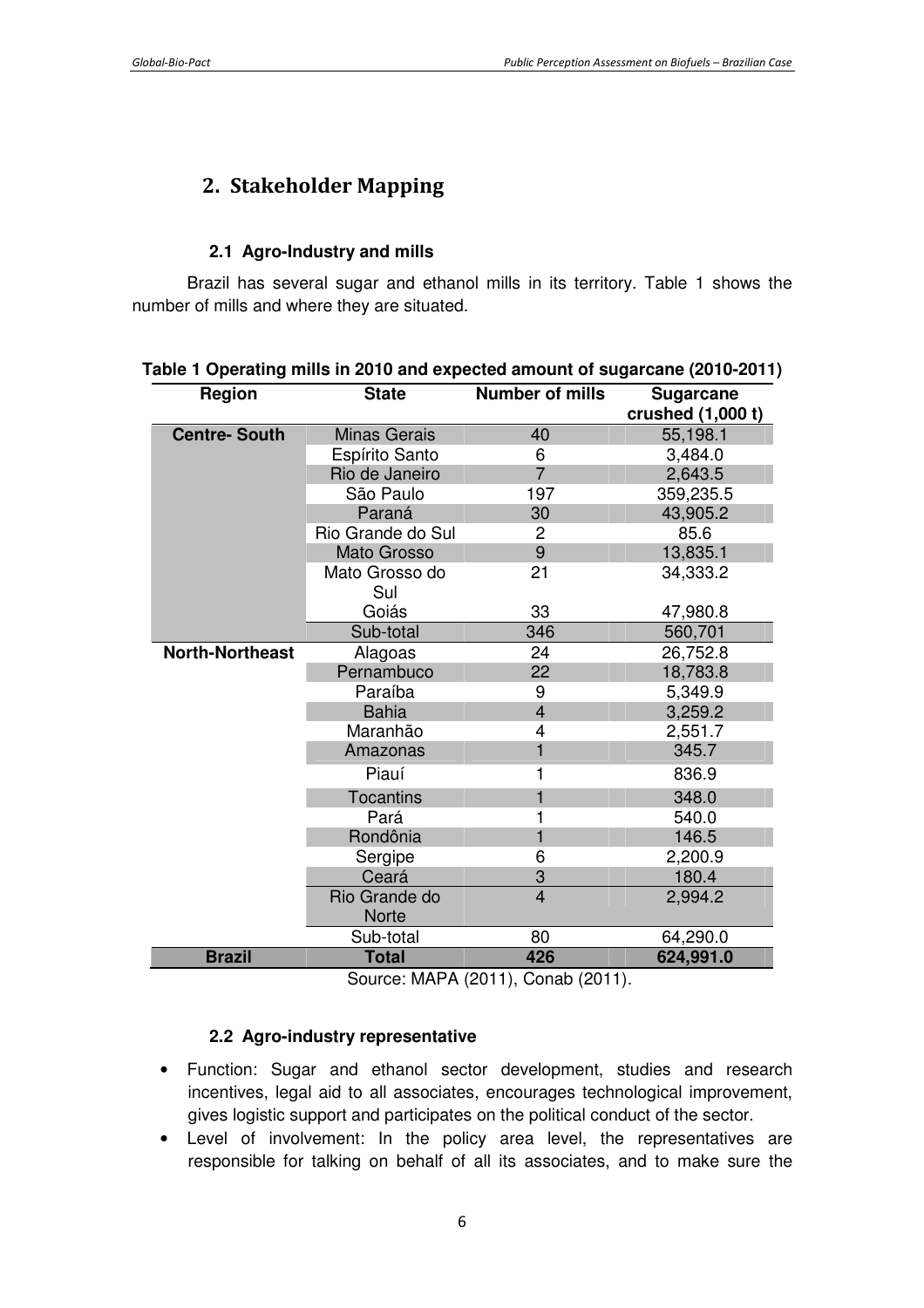sector continues to prosper. UNICA is lobbying at international level on the sustainability of Brazilian ethanol and for a freer market.

- Contribution: Direct. Has an important part in connecting the producers ( small/large sugarcane producers, ethanol/sugar mills) to other stakeholders, including the government.
- Position: In favor of biofuels. Supporting them.
- Examples in Brazil: UNICA Sugarcane Industry Union; UDOP Bioenergy producers union, AFCP – Sugarcane Outgrowers association of Pernambuco, ASPLANA – Sugarcane outgrowers of Alagoas, Sindaçucar – Sugar industry syndicate, CRPAAA – Regional Cooperative of ethanol and sugar producers of Alagoas, ORPLANA – Sugarcane outgrowers association of center-south of Brazil.

## **2.3 Project Developers**

- Function: Responsible for new plants and mills construction. They provide new equipments; develop projects for new plants and for old plants to be refurbished.
- Level of involvement: Project initiatives. Construction, maintenance, process coordination.
- Contribution: Direct.
- Position: In favor of biofuels.
- Examples in Brazil: Dedini Basic industry, Promon Infrastructure solutions.

## **2.4 Workers representative**

- Function: defense, organization, study, training, job training, technical assistance, coordination and legal representation of the professional category of workers
- Level of involvement: Public Policy level. Influences and support decision makers.
- Contribution: Indirect.
- Position: In favor.
- Examples in Brazil: STAB Ethanol and sugar technicians society (south, center, east and northern regional), FETAG – Rural workers federation (state level), rural workers union (regional level).

## **2.5 Policy makers**

- Function: are responsible for the management of public policy stimulus to the sector, the promotion of business and the regulation and standardization of services related to the sector.
- Level of involvement: Policy making. seek to integrate the market aspects, technological, scientific, environmental and organizational of the sector.
- Contribution: Direct.
- Position: In favor of biofuels.
- Examples in Brazil: MAPA Agriculture, livestock, and supply ministry, MTE Employment and jb ministry,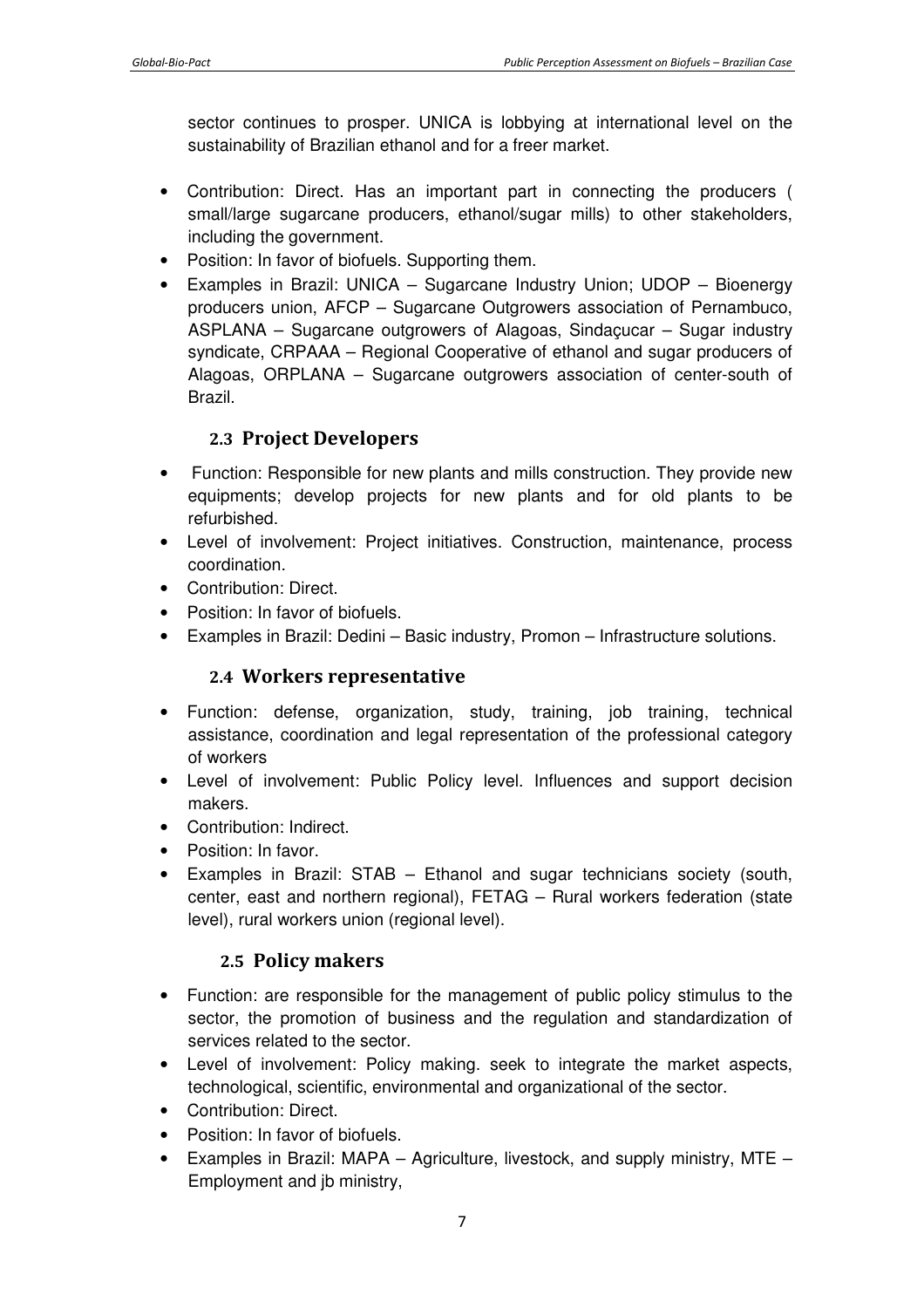## **2.6 NGO**

- Function: Contribute to the different aspects of biofuels that create more diverse opinions, as social and environmental issues.
- Level of involvement: Policy area. Responsible for studies making, information dissemination and influencing public opinion.
- Contribution: Indirect.
- Position: Mostly against biofuels.
- Examples in Brazil: WWF Environment and agriculture program, ReporterBrasil – Social projects and communication organization, Solidaridad, CPT – Land pastoral committee ( 21 regional's).
- Reporter Brasil: Works with educational projects in regions with human rights issues. Plays an important part in the National Pact Against Slave Labor and the National Commission for the Eradication of Forced Labor. Have a monitoring project of biofuel and its labor force.
- WWF: Has a line of environment and agricultural production. Has projects of education of good practices and how to minimize impacts.
- CPT: basically works in manifests against landlordism and in favor of agrarian reform. Works also against forced labor since 1997.

## **2.7 Regulatory public body**

- Function: Supervises hires and regulates services and industrial activities related to the sector.
- Level of involvement: Policy area. Promotes studies, authorizes production and tests quality of the products.
- Contribution: Direct.
- Position: In favor of biofuels.
- Examples in Brazil: ANP National oil, natural gas and biofuels agency.

## **2.8 Research Centers**

- Function: Perform researches to improve the sector or to prove its positive or negative aspects.
- Level of involvement: Policy area and project initiatives. The research center have a diverse and a wide range of types of research.
- Contribution: Indirect.
- Position: Mostly in favor of biofuels.
- Examples in Brazil: EMBRAPA Brazilian agricultural research company, CTBE – Bioethanol science and technology national laboratory, RIDESA – Interuiniversity network for the sugar and ethanol sector development, USP – ESALQ - Superior school of agriculture "Luiz de Queiroz", UNICAMP – NIPE – Interdisciplinary Center of Energy Planning, UNICAMP – NEA – Agrarian Economy Cente, UFScar – GEPAI – Agro industrial research and studies Group, ARES – Institute for Sustainable Agrobusiness, ICONE – International commerce and negotiation study institute.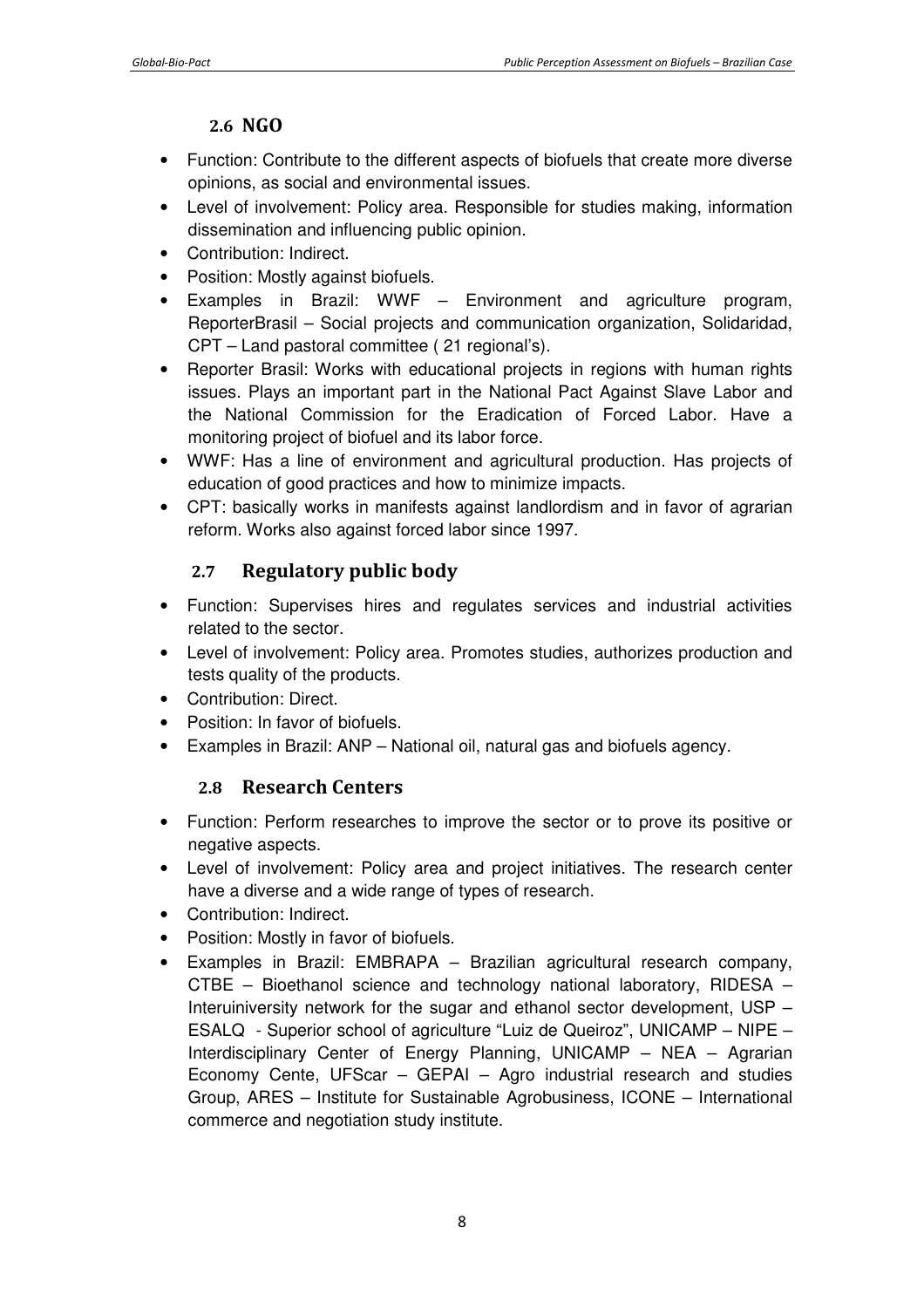## **3. External influences and crisis**

Public perception on biofuels is mainly influenced by its price, according to all of the experts interviewed.

a. Price and availability influences

Being produced from the same source, ethanol and sugar have an interesting characteristic of crossed elasticity. Several studies were made in Brazil to explain the impacts of sugar prices on ethanol production and vice-versa. In Campos (2010) was observed that sugar production varies inversely with ethanol prices, and that ethanol production varies inversely with sugar prices, but in smaller proportions.

Other studies in Campos (2010) relate ethanol prices to sugar prices, oil prices, and sugarcane prices.

The year 2011 started with high sugar prices, reaching US\$ 289/ton in February 2<sup>nd</sup> (ADVFN, 2011). Even with little flexibility, the sugar/ethanol mills still can shift their production to sugar (or ethanol) from 45% to 55% of sugarcane use (FILHO, 2009). In an overall scenario, that represents a great amount of ethanol not being produced. Dr. Manoel Régis from CTBE also pointed out that, with the 2009 crisis, the prices went up. In that year, new players entered the market, and instead of building new plants, they decided to buy those that had gone bankrupt. With the 2009 crisis, the production from the new players started slow, making the prices rise from low offer in the market.

The main explanation given by the mills of high prices was the lower Indian production in this harvest year, as reported USDA "decline in sugar production has shifted India from net exporter to net importer during 2009/10, contributing to a runup in global sugar prices".

The explanations to ethanol high prices fall on other intrinsic problem, which is the seasonal property of sugarcane. The sugarcane production in Brazil has two big regions, Center-South and North-Northeast. The Center-South region is responsible for 90% of all sugarcane harvesting, going from May to November.

In order to attend the internal demand of ethanol during the periods with lower production (outside Center-South harvesting period), the producers must make a substantial reserve of ethanol. These reserves not only represent loss of profit in that period of time, but also represent bigger expenses, with high maintenance costs.

In this matter, ethanol public perception depends highly on how expensive it is to use that fuel. The latest news saying Brazil would have to import ethanol from the United States has caused an even bigger impact on public perception (FOLHA, 2011).

b. Food crisis influence

Another crisis, a much more international and deeper crisis, especially on the image of biofuels, was the 2008 food crisis.

In late 2008, the guardian (UK) has reported that biofuels were responsible for a rise of 75% in food prices, accordingly to a confidential report from the World Bank. The website stated that "The figure emphatically contradicts the US government's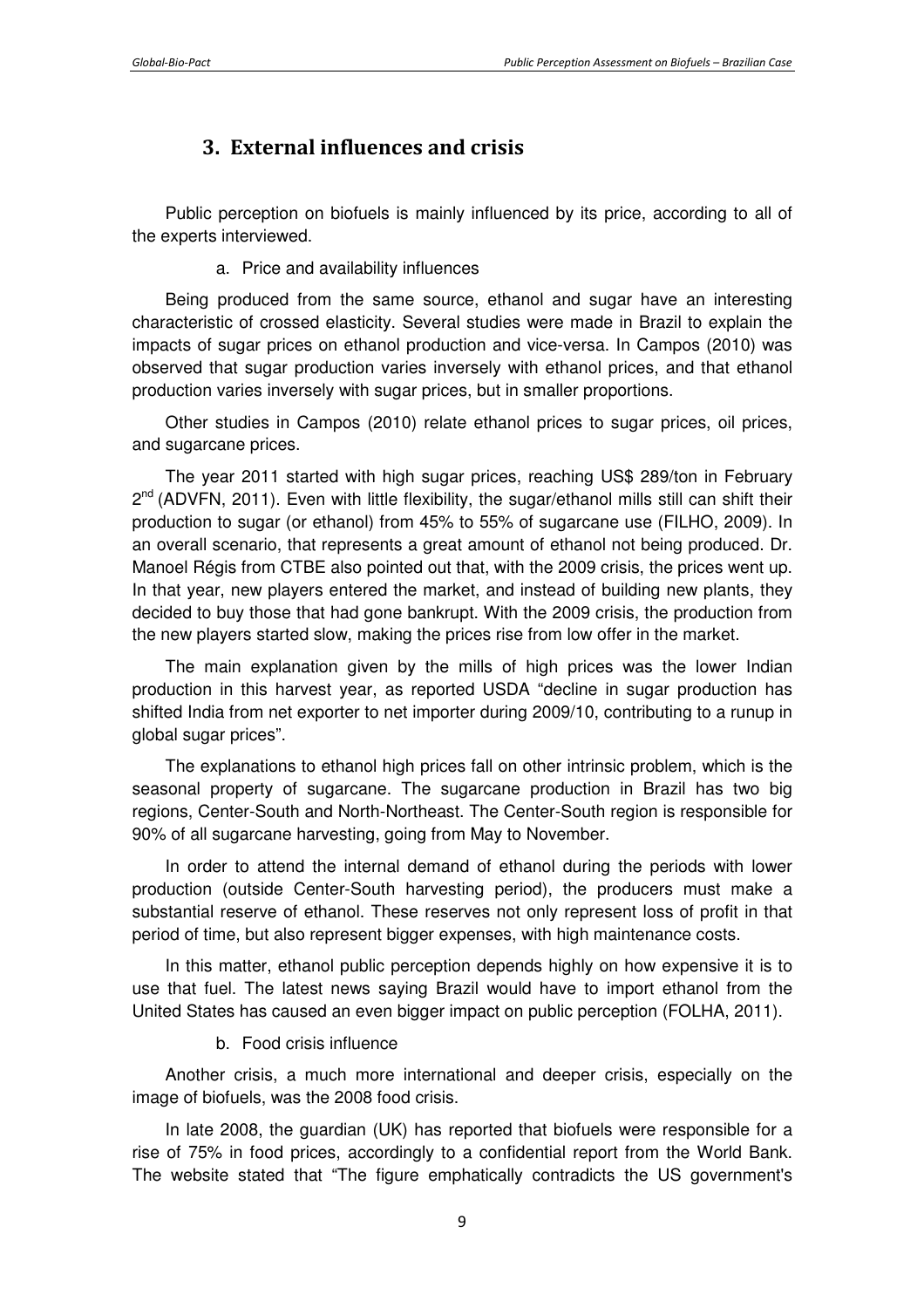claims that plant-derived fuels contribute less than 3% to food-price rises. It will add to pressure on governments in Washington and across Europe, which have turned to plant-derived fuels to reduce emissions of greenhouse gases and reduce their dependence on imported oil."

On the other hand, two experts pointed out that this interference in food prices and food availability is tied to ethanol production from corn, especially in the United States of America. Dr. Rodolfo Hoffmann has said yet that there is no proof of connection of high food prices to ethanol production from sugarcane in Brazil.

#### c. External influences

When it comes to external influence, Fatima Cardoso said Brazil has two major publics. One is the consumers inside Brazil, and the other is the international community and potential buyers. These two publics have different views of the ethanol. The first one is worried about prices and availability, while the second worries about food security and sustainability. That influences the producer's actions in great proportions, including certification and corporate social responsibility programs.

According to all experts, in Brazil people are mostly familiar with United States as a biofuel producer. They say it is because of their production and how media has discussed and compared their system of production and the one in Brazil.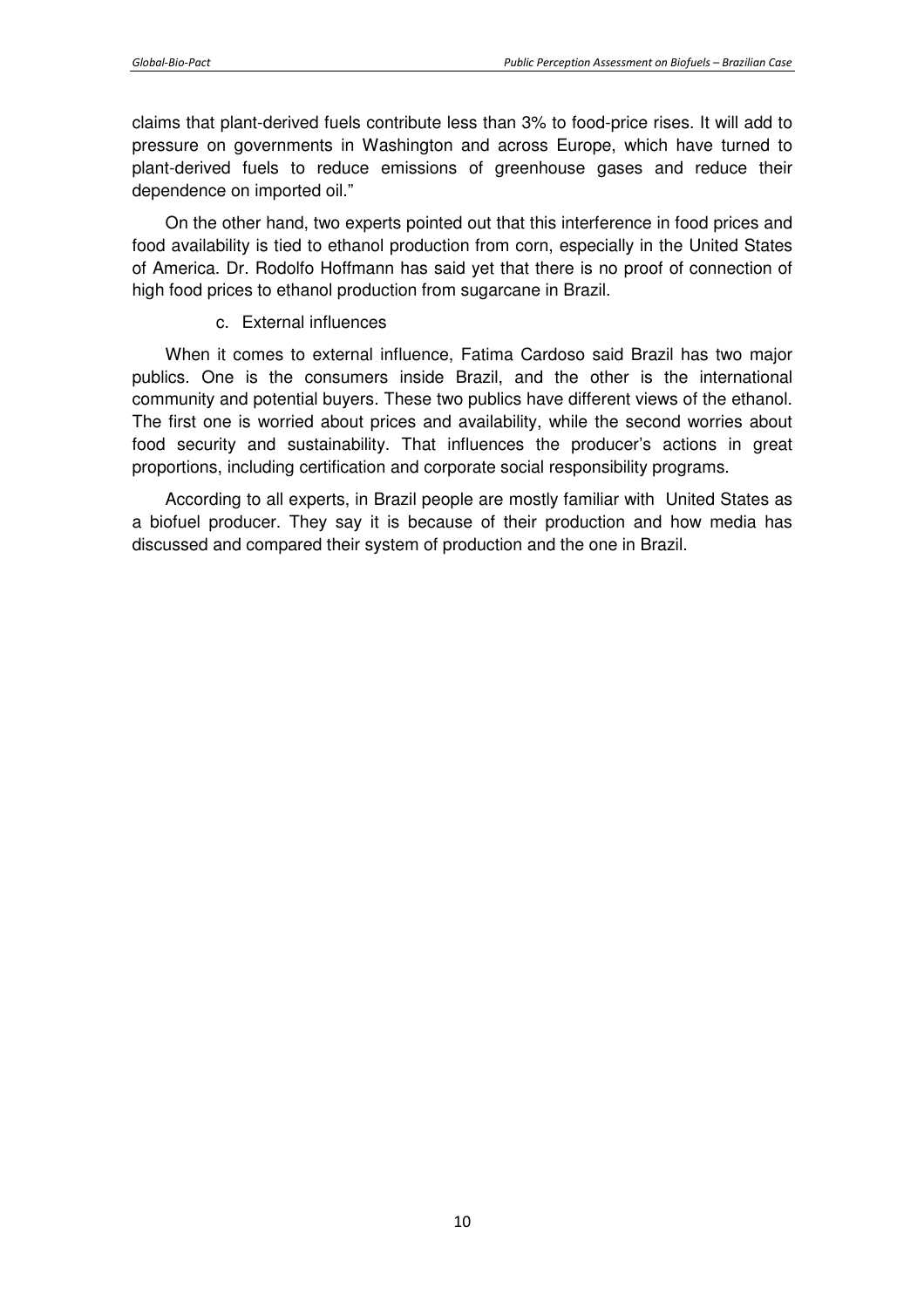## **4. Media Analysis**

In order to analyze Brazilian media concerning biofuels several media sources were browsed: The websites of 3 of the 10 most popular print media in the country - Folha de São Paulo, O Globo and O Estado de São Paulo (Journals National Association, 2009) -, the websites of a magazine - Época -, a television newscast - Jornal Nacional -, and an online news website - G1. The period taken into account was from 2006 until 2011.

It was noticed that the biofuel issues are quite recurrent in the Brazilian media, especially because of the pioneering and investments by the country in the production of sugarcane's ethanol, as well as the use of flex-fuel vehicles.

The most frequent themes are related to the controversy on food security, fluctuations on prices, biofuel production innovations (especially in the transportation sector), and government investments, more specifically the creation of a new branch of the State oil company aimed to produce biofuels: Petrobrás Biocombustível. Other topics covered were exportation, international agreements, national and international environmental concerns (mainly the protection of Pantanal and Amazon), fuel blending, and commodities issues - whether ethanol could become a commodity and if it's production interferes with sugar production and it's prices.

There were many news citing FAO's and UN's opinions about food security, which were controversial during the analyzed period. On the contrary, the news about the Brazilian government show a consolidated opinion that defends biofuels image and deny that food crisis may be caused by their production. This is an issue that has been discussed for a long time. In the analyzed Medias, the topic appears since 2007, but the theme became more frequent since 2008 due to the food crises**.** 

It was also broadcast several times the innovations on alternate fuel production, many of which are created by very unusual materials, such as whiskey, ox fat, coffee, grass, cooking oil, among others. There are also many articles regarding the use of non-fossil fuels in transportation sector, for example tests performed by TAM airline company in 2010 using biofuels- which were broadcast by all the consulted medias, except Jornal Nacional. Some news from Folha de São Paulo show that there were investments for the use of biofuels in TAM's airplanes since 2008. Another example is the introduction of biodiesel-powered buses in cities such as Curitiba in the state of Paraná (since 2009). Although this analysis take into account data from 2006, it is important to stand out that news from Folha de São Paulo show that the first tests for the use of biodiesel in public transportation begun in 1997.

There also news about investment in research, for example, the Federal University of São Carlos, which recently began researching algae biofuel. However, little is said about the production of second generation biofuels, although there are efforts in the country accordingly- for example, the opening in 2010 of CTBE (Brazilian Bioethanol Science and Technology Laboratory).

It's perceivable that there is a great attempt from the Brazilian government not only for investing in the production of biofuels but also for defending it inside and outside the country. This trend has been consolidated after the creation in of Petrobras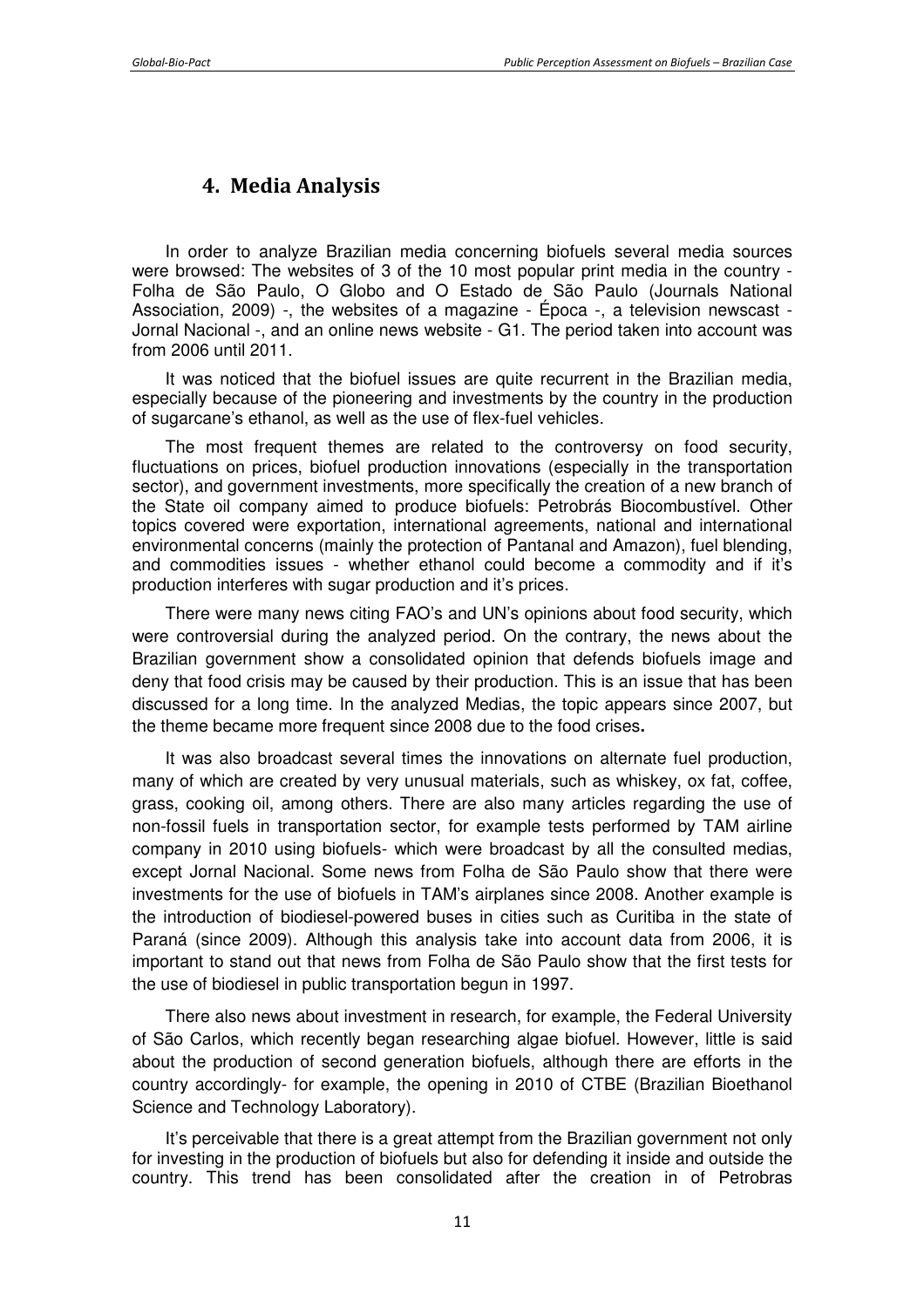Biocombustível, which recently began to buy and produce ethanol, besides investing in other biofuels. The Petrobras Biocombustível has been frequently in all the analyzed medias since its creation in 2008.

There were several news regarding Brazil's image in the world, especially in the US and EU. The media also shows that there are a favorable policies for fuel blending, exportation, and cooperation agreements with several countries, such as Japan, Indonesia and The Netherlands.

Despite the targets established by the government for mechanization of sugarcane's crop, the topics is still not widely debated by the mainstream media. There is also little discussion about work conditions in the sugarcane fields.

Regarding environmental issues, there is a national and international concern with protection of native vegetation against deforestation for biofuel production, especially in Pantanal and Amazon.

This is a subject that appears since 2006 (only in Folha de São Paulo), but it is intensified from 2008-2009 in all the medias probably due to the increasing global concern about the theme. The concern with the protection of Amazon is much frequent in the analyzed Medias than the concern about Pantanal. The theme is much more recurrent in the printed Medias (O Globo, Folha de São Paulo e O Estado de São Paulo) than the audio and video Medias.

Less frequently, crop extension issues also show up. From 2008 there are few reports in Folha de São Paulo, G1, O Globo e Folha de São Paulo about LUC which are mainly related to livestock. Issues related to sustaintability, certification and greenhouse gas emissions are recent and also appear sporadically.

The themes are discussed in many categories of the analyzed medias, from opinion posts and Blogs to sections like Politics, Market, Environment, Lifestyle, Economics, General, National and International.

In the expert opinion, the media is quite frequent in covering this subject. For most of the experts, the media has taken care of pretty much every aspect of biofuels/ethanol. For Profa. Dra. Marcia Azanha, the media has improved its quality of sources, relying on more scientific results other than just manipulated data. All of them agree that media is mostly worried about prices and availability, and that ethanol is found normally in the economy section of newspapers and magazines. For Prof. Dr. Rodolfo Hoffmann and Dr. Manoel Regis, the most read media vehicles are Folha and Estado de São Paulo. They say these newspapers have done a few coverage over time.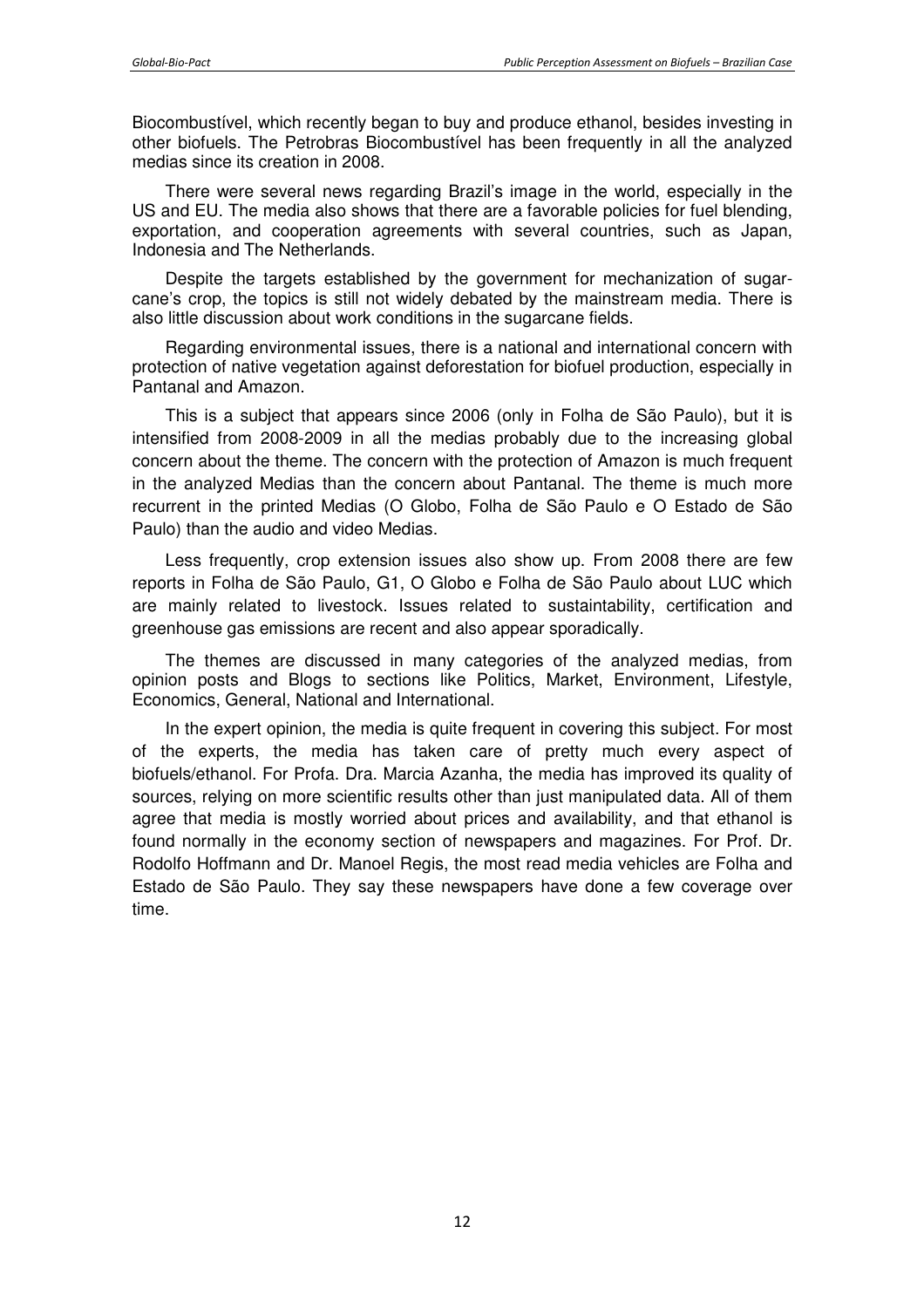# **5. Cultural Parameters**

Only two experts (Marcel Gomes and Fatima Cardoso) have named any groups with position against biofuels from an ethical or moral perspective. These groups are against bioethanol because of the way it is produced, causing a supposed income aggregation, instead of income distribution. These groups are:

- 1. MST (Movimento Sem Terra, or "the landless movement"), which is against agribusiness more than bioethanol itself, but, since bioethanol is mainly produced by large companies and can hardly survive as a small producers, it is targeted by the movement for manifests;
- 2. Amigos da terra (or Friends of the Earth, in English), a NGO that works to Implement projects and activities that promote the sustainable development of the country, with particular focus in the Amazon region and recognize the value of environmental heritage. According to Fatima Cardoso, they have signed documents against biofuels, and have also published papers against them, as the "O milho, o etanol, os ricos e a fome" (Corn, ethanol, the rich and the hunger"),talking mainly about ethanol production from corn, and "Etanol, Matando os Pobres de Fome" ( Ethanol, killing the poor from hunger").
- 3. The CPT (Comissão Pastoral da terra), a group linked to Catholic Church completely against the expansion and the model of production, especially when it comes to income concentration.

The aspects mostly used for public perception construction named by the experts were:

- In favor: Renewable energy; local development; emissions reductions; energy security; employment for low education; country economic development.
- Against: Price and availability, Food security, Income concentration, working conditions, Biomes invasion.

Two experts have clarified some points that might be used to build a negative public perception on ethanol. Prof. Dr. Marcia Azanha has pointed out that working conditions are in great improvement and some groups or researchers are still attached to a historical precedent. In the past, sugarcane production was based on the slavery, and the workers only started to have a better working condition and the sector to be supervised a few years ago. Another Professor, Dr. Rodolfo Hoffmann, has different publications on how the salary for the sugarcane sector is slightly higher than other crops.

The biomes invasion is also a controversy. On one side, Prof. Dr. Francisco Alves, from Federal university of São Carlos says the so called agro-ecological zoning will not be respected once the available land is scarce, on the other hand, Beatriz Secaf, Environmental analyst for UNICA (Sugarcane Industry Association) has a strong position saying the sugarcane land use is 1% of all agricultural land, and it will not surpass the limits in the agro-ecological zoning.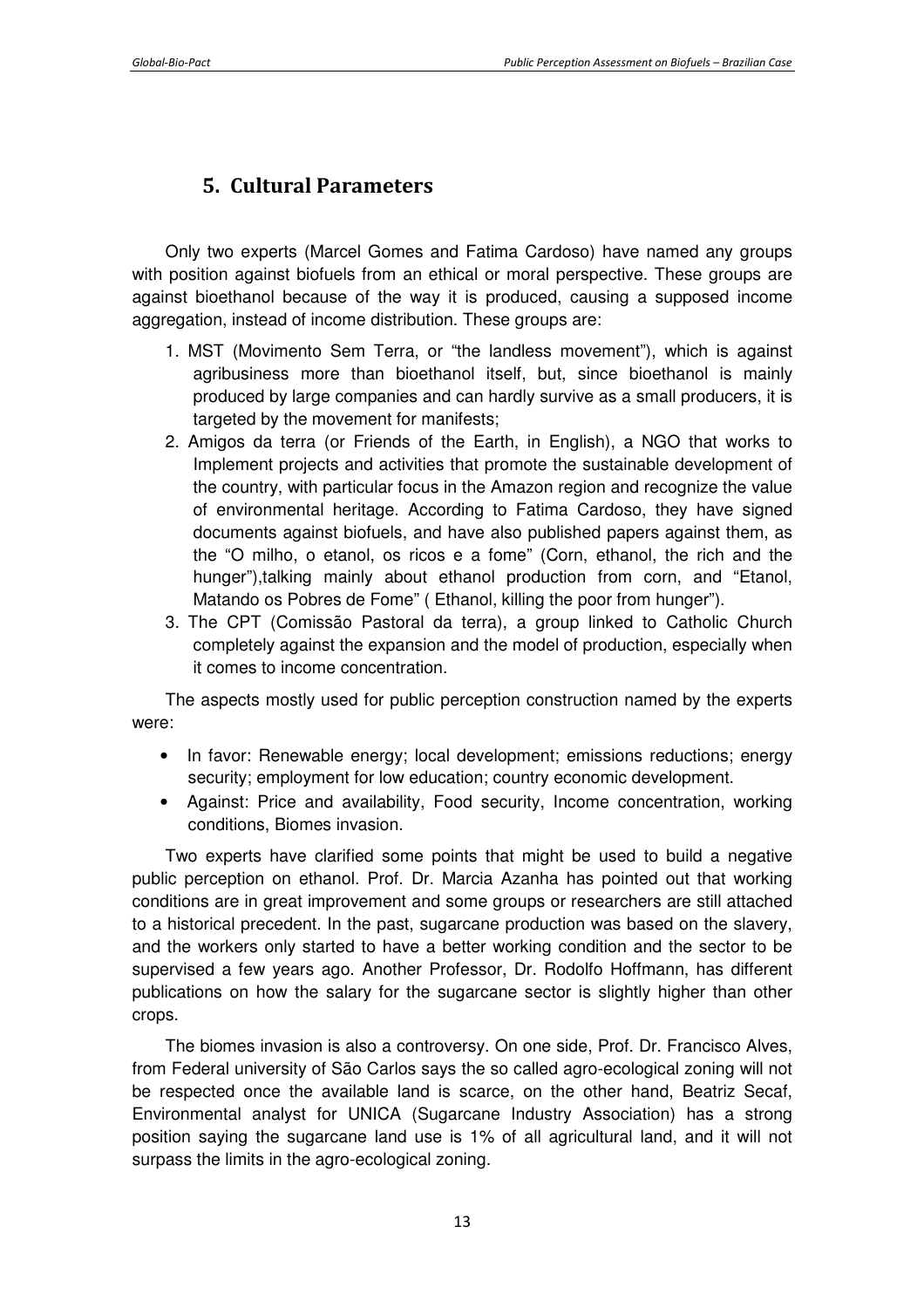No expert is familiar with a group or public person that is against or in favor of biofuels from a religious point of view.

Dr. Manoel Regis has yet said that socio-cultural parameters change over time. The history of ethanol production started back in the 30s, and then the argument was excess of sugar cane. In the 70s and 80s it was energy security. After a decade of instability, in the year 2000, the environment became the argument.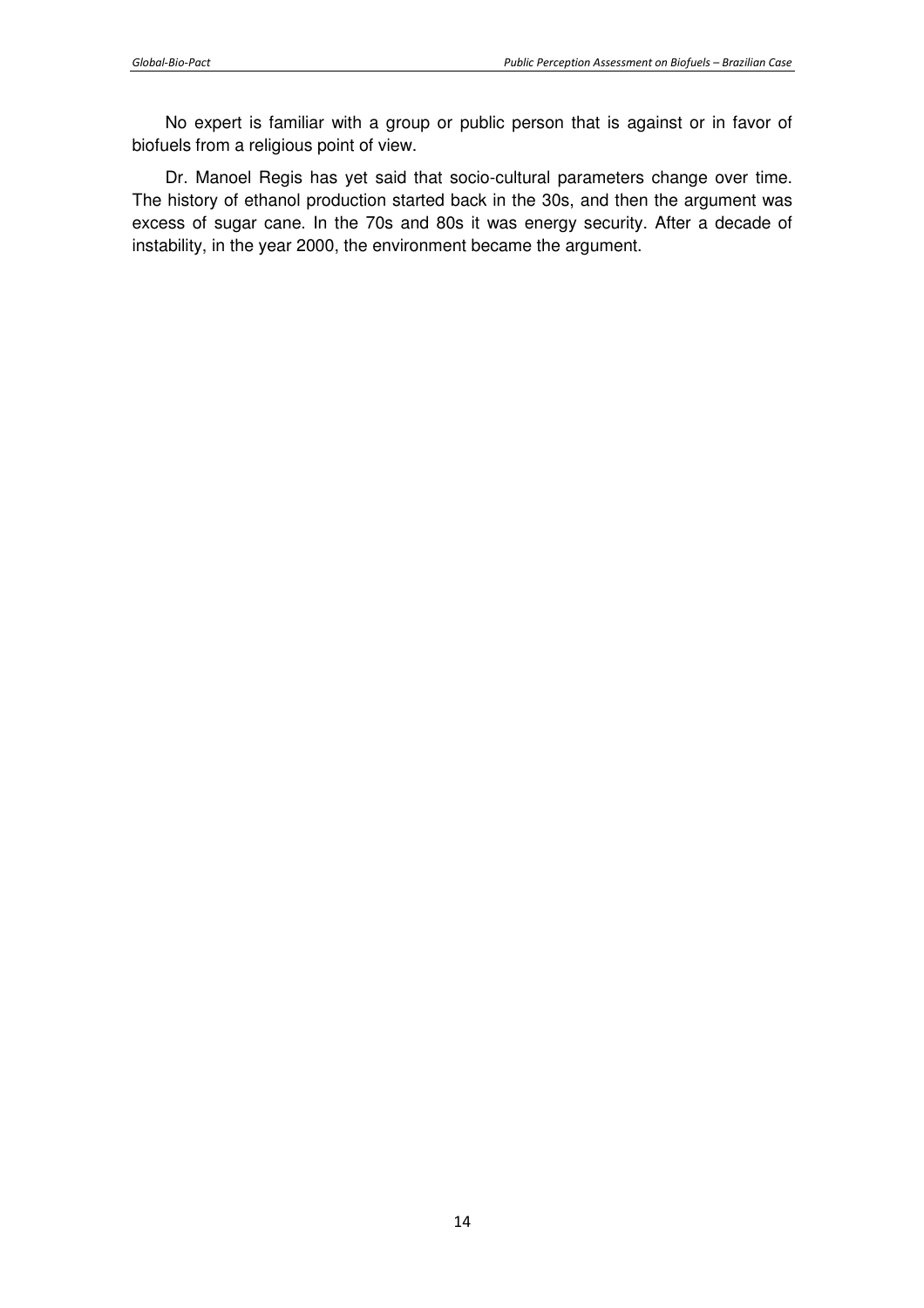## **6. Synthesis**

Brazil has a long history of ethanol production and consumption. As pointed out by Dr. Manoel Regis, it has being produced since 1931 and has gone through a variety of crisis and levels of importance. Public perception on biofuels, especially ethanol in Brazil, has also changed over time. The media has included sugarcane and ethanol production in all sort of news. As the villain of deforestation and the savior of global warming, like the expert Beatriz Secaf said.

All the experts have the same opinion when it comes to what drives public perception of biofuels: their price and availability. Price has appeared 13 times in different sections of the questionnaire, 7 in the critical aspects of biofuel development alone.

The interviews were conducted as a "biofuel" interview. Although ethanol has appeared in 19 interviews as an example of biofuel, and as it can be considered a result of a bias, since some of the interviewed people had only mentioned ethanol after the interviewers have pointed out that ethanol was in fact a biofuel (in order to ease the answer of other questions, like "do you know about biofuel projects?").On the other hand, it was not mentioned or it wasn't the first biofuel in the mind of 16 interviewees. This could be explained by the history of ethanol. Like said before, ethanol is present in Brazil for decades. You can fill your tank with it also for decades, and, with the flex fuel cars, you can even choose the fuel you want to use. Biofuels are considered something new, something high tech, and people just don´t make that connection. That also explains why castor beans biodiesel has showed in 6 of the interviews. When the biodiesel program in Brazil started, it was supposed to be an incentive for rural development in small family plantations, and the main product would be castor bens. The government did huge marketing campaigns and the castor beans biodiesel became a symbol of the new age of biofuels.

Other interesting results can be taken out of the interview. For example, the media has great influence on what people know and what people think about biofuels and the media type changes with the age and social class. Internet is used mostly by the younger interviewee. The amount of knowledge on biofuels doesn't have any apparent connection with age. But social class and education have more influence on what people say about biofuels in general, although it is not an exclusive characteristic for biofuels knowledge.

The knowledge levels were classified as: Knows nothing, heard about it, knows little and knows a lot. As expected, one of the people knows nothing, 10 heard about it, 18 know little and one knows a lot. The classes are explained as follows:

> 1. Knows nothing: When the first question "what do you know about biofuel: which biofuel?" was not answered at all, and the other questions needed some kind of input, as example or issues ranking.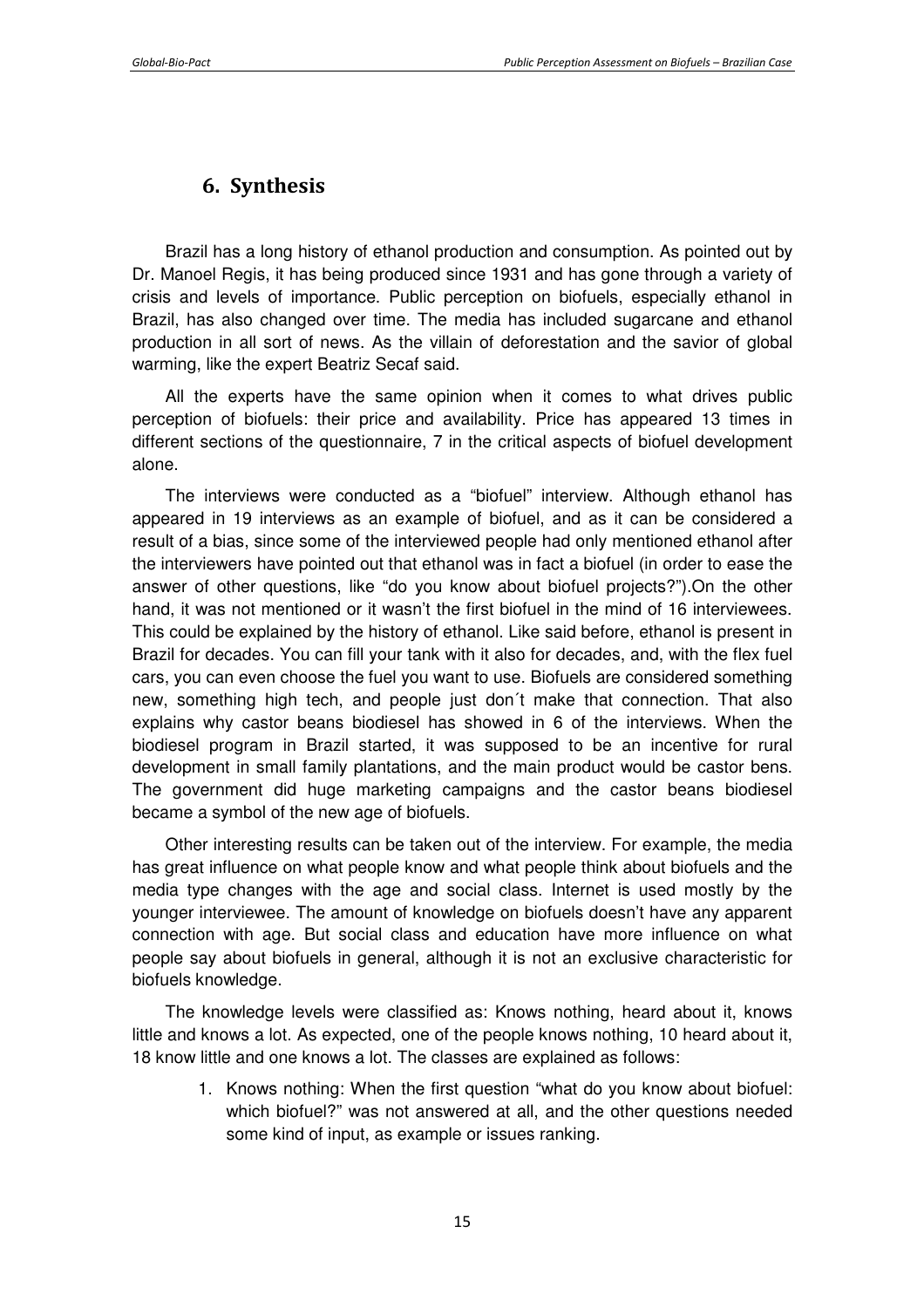- 2. Heard about it: The interviewee had some idea about biofuels, like what sources they come from and knows at least one example. Most of the questions needed some kind of input.
- 3. Knows little: The interviewee knows where biofuels come from and know more than one example, and/or the question where answered with no input from the interviewers.
- 4. Knows a lot: has a clear view of biofuels. Not necessarily answered all questions, but had a better idea than the other interviewees of what is involved with biofuels production.

The knowledge on biofuels (or specifically on ethanol) was lower than expected. When asked about local projects, only 6 answered, and the answers were on where they were, instead of a mill, or a real project. When asked about projects in the country, the answers were even worse. Only 8 interviewees had an answer.3 answered northeast, 1 answered paraná state, and 1 ribeirão preto (SP).The other 3 answered Petrobras, since it has entered the sector I n2008 when Petrobras biofuels was created., and it was shown all over the media. In other countries, only USA, Spain and Latin America were named.

Even though it is a questionnaire on biofuels, when asked about priorities for the region/country, most of the interviewees did not address that subject. The question was "What do you think is a priority for your region/your country? What are the mais issues that policies should address first?" .16 answered education as first or second option, 10 answered health as first, second or third option, 5 answered safety, and only 5 answered exclusively about biofuels spontaneously.

The opinions about biofuels are almost unanimous. 26 said they believe biofuels are sustainable, 6 believe they can be sustainable if well produced or not over exaggerated, and only 1 believes they are not sustainable, and 1 did not know what to say. That could have been distorted by the knowledge of people on sustainability. The majority is also in favor of biofuels. 27 say they are in favor of biofuels, and 3 say they are in favor but with some kind of condition (price, pollution levels and monoculture activities).

The reasons why people are in favor of biofuels did not vary much. 14 people answered because it is good for the environment as a reason why they are in favor of biofuels. And 7 answered because is pollutes less as a reason, meaning, 21 of the answers are related to environmental issues. Other reasons were: Good for the economy, it helps economic development, more job positions and energy security.

After the 100% acceptance and the low knowledge on biofuels, it was not a surprise that almost every interviewee had difficulties with the last question "what aspects of biofuels development do you think are critical?"Most of them needed an issue ranking. 5 answered there were no critical aspects. Other aspects were the environment, decrease pollution, and 8 answered the prices and costs should be decreased.

Looking at how people see ethanol and biofuels in general, one can say the public perception should not change in the short term. It is highly influenced by prices and availability, and if these parameters follow the same tendencies, they might suffer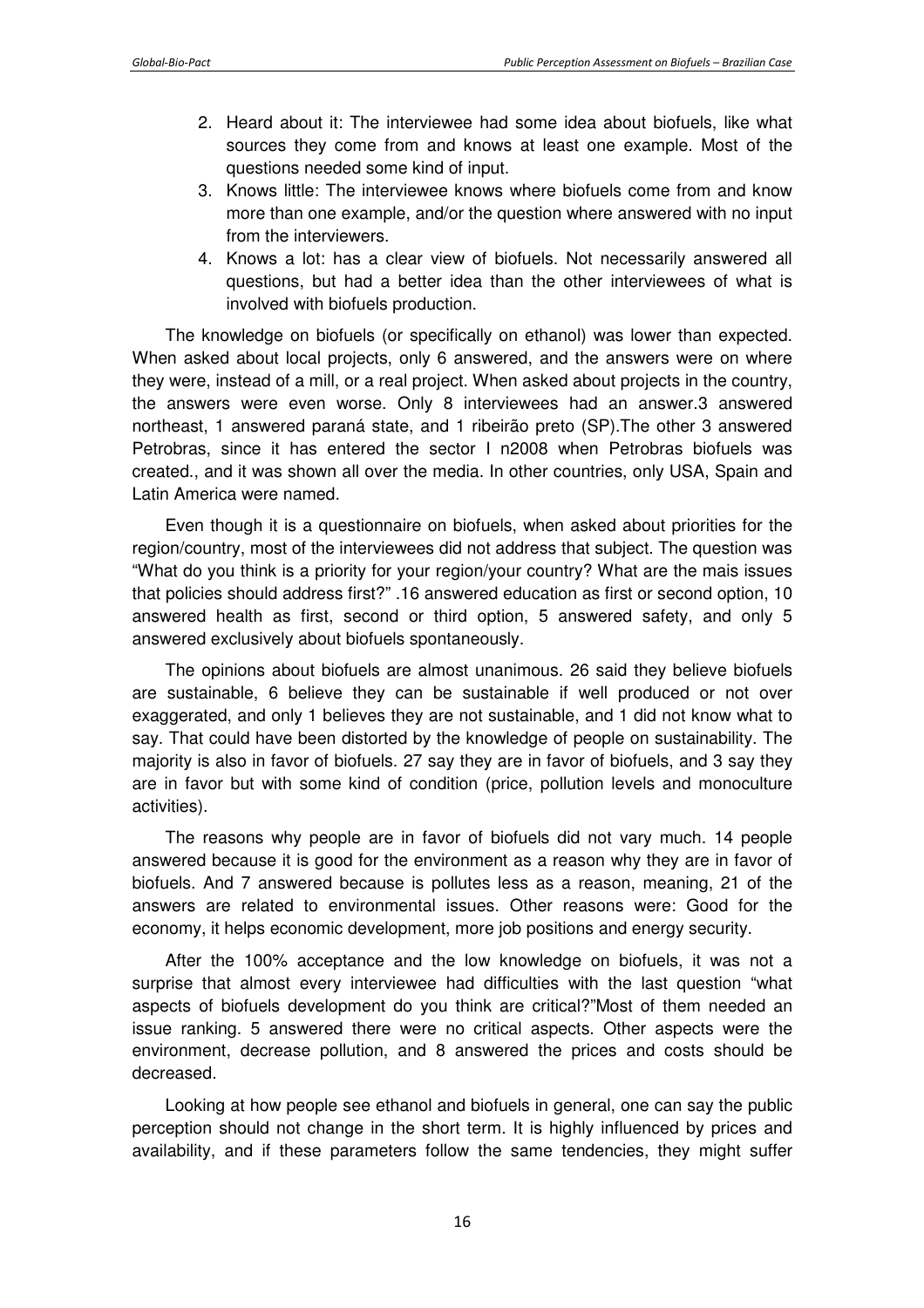some shifts due to seasonality and competition with co-products like sugar, but nothing great enough to change how people look at it.

As pointed out by 4 interviewees, information is the key to improve knowledge on biofuels, and to disseminate the culture of biofuel use. As long as the public is not well informed or has no meanings to reach a good level of understanding biofuels, the public perception on how good (or bad) biofuels are, again, should stay the same.